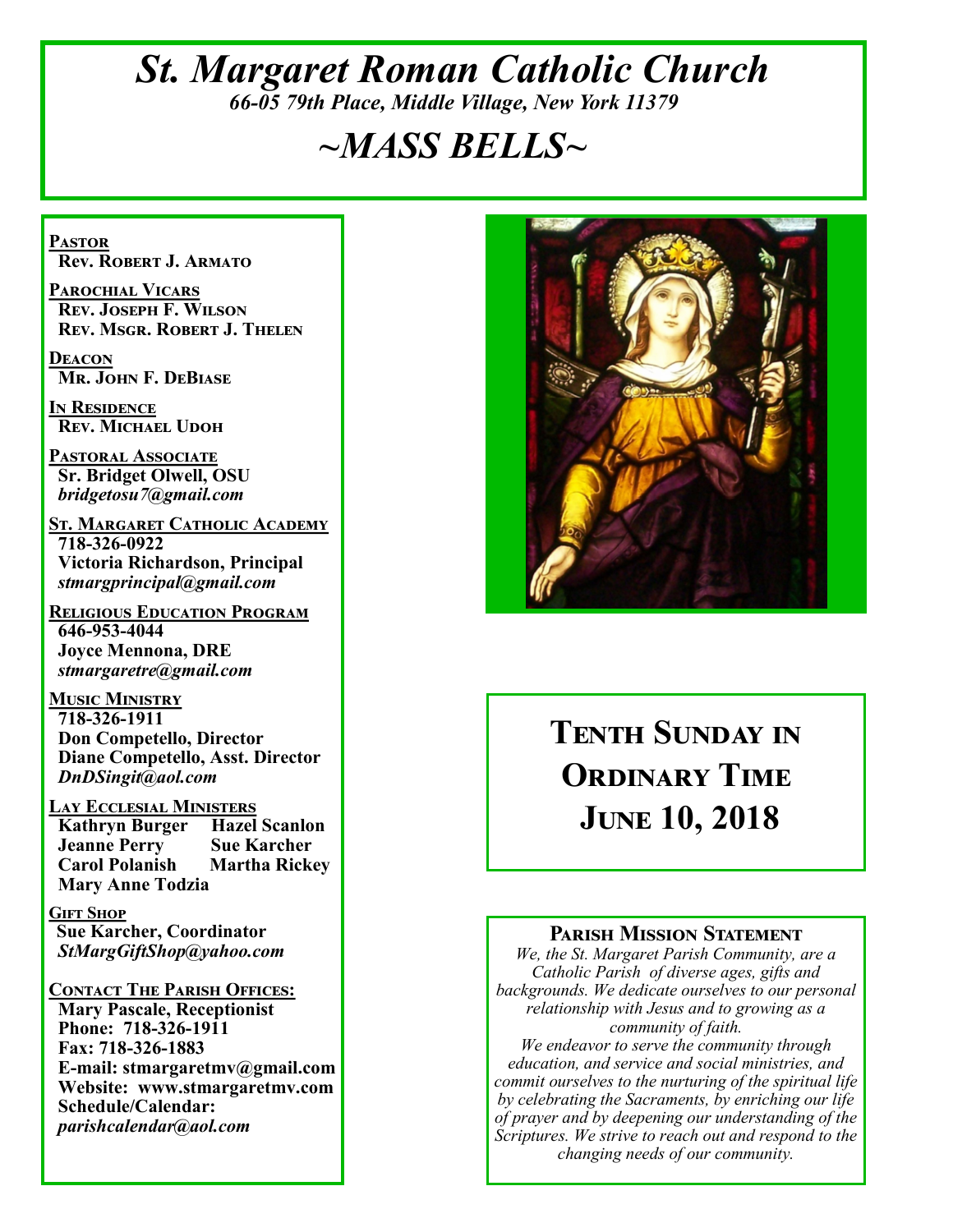# *MASSES FOR THE WEEK*

| SUN.                 | <b>JUNE 10 - TENTH SUNDAY IN</b><br><b>ORDINARY TIME</b>                                                                                                                                     |
|----------------------|----------------------------------------------------------------------------------------------------------------------------------------------------------------------------------------------|
| 7:30                 | In celebration of Deacon John F. DeBiase's<br>Ordination                                                                                                                                     |
| 9:00                 | Antonino Catalano/Sacred Heart of Jesus/<br>Caterina Garofalo/Anthony Pagano/                                                                                                                |
| 10:30                | People of the Parish                                                                                                                                                                         |
| NOON<br>5:00PM       | The O'Sullivan Family<br>Owen & Mary Bernard Beggan                                                                                                                                          |
| MON.<br>7:00         | <b>JUNE 11 - ST. BARNABAS</b><br><b>Frieda Wittine</b>                                                                                                                                       |
| 9:00                 | Roberta B. Polce (ANNI)                                                                                                                                                                      |
| TUE.<br>7:00         | <b>JUNE 12 - WEEKDAY</b><br><b>Carlos Sosa</b>                                                                                                                                               |
| 9:00                 | Daniel Fitzgerald                                                                                                                                                                            |
| WED.<br>7:00<br>9:00 | JUNE 13 - ST. ANTHONY OF PADUA<br>Karl Matzelle<br><b>Anthony Tavarone</b>                                                                                                                   |
| THU.<br>7:00<br>9:00 | <b>JUNE 14 - WEEKDAY</b><br>Giuseppe Columbo<br>Philip & Leonardo Curatolo                                                                                                                   |
| FRI.                 | <b>JUNE 15 - WEEKDAY</b>                                                                                                                                                                     |
| 7:00<br>9:00         | <b>Marie Quilter</b><br>Joseph Diehl                                                                                                                                                         |
| SAT.                 | <b>JUNE 16 - WEEKDAY</b>                                                                                                                                                                     |
| 9:00                 | <b>COLLECTIVE: Collette E. Weiner/Vittorio</b><br>Grillo & Giacomo Gennari/The DePaola<br>Family/                                                                                            |
| 11:45                | MONTHLY MEMORIAL MASS: Patrick<br>Cronin, Rose Portano, Rose Marzano,<br>Joseph A. Karabaich, Domenica Richiusa,<br>Mary Westman, Roberta B. Polce, Antonio<br>Imperato, Salvatore LoCascio, |
|                      | 5:00PM Anthony Santora                                                                                                                                                                       |
| SUN.                 | <b>JUNE 17 - ELEVENTH SUNDAY IN</b><br><b>ORDINARY TIME/FATHER'S DAY</b>                                                                                                                     |
| 7:30<br>9:00         | Father's Day Triduum<br>Rosaria, Rosario e Nunzio Taormina/Daniele                                                                                                                           |
|                      | Bussa/Calogero e Salvatore DiMaggio/<br>Giuseppe LaBarbera/Filippo e Leonardo<br>Curatolo e defunti della Famiglia/Gaetano<br>Stanziale/                                                     |
| 10:30<br>NOON        | John J. Forte<br>People of the Parish                                                                                                                                                        |

5:00PM James Giordano/Dominick Sepi

*He prays best who does not know that he is praying.*

 *Anthony of Padua*

# **PARISH INFORMATION**

**If you're not registered, please visit the Rectory office, which is open from Monday through Friday, 9 am to noon and 1 pm to 7:30 pm.**

**CONFESSIONS** - Saturday, 4-4:45 pm or by appointment with a priest.

**NOVENA** to Our Lady of the Miraculous Medal Mondays after the 9am Mass.

**MORNING PRAYER** daily from Monday through Friday at 8:45 am.

**BAPTISMS** take place on the 1st and 3rd Sundays of the month. Please call the rectory for an appointment and to register your child.

**WEDDINGS MUST** be scheduled at least six months in advance by appointment with a priest or a deacon. Please call the rectory office. For marriage preparation information visit www.pre-cana.org.

**THE BEREAVEMENT GROUP** will continue to meet on the 1st and 3rd Thursday of the month at 10 am in the Convent meeting room.

**THE ENGLISH CHOIR** rehearses on Tuesday, at 7 pm in the Church. Tenors and baritones needed!

**IL CORO ITALIANO** prattica ogni Domenica prima della Messa Italiana.

**THE YOUTH CHOIR** rehearses on Thursday, from 6-7 pm in the Church. For more info, DnDsingit@aol.com

**BOY SCOUT TROOP #119** meets on Tuesdays from 7:15-9 pm in the Parish Hall. New members are welcome, age 10 1/2 & up. Call Mr. Krzewski, 718-894-4099.

**CUB PACK #119** meets on Mondays from 7-8:30 pm in the Parish Hall. New members welcome, age 6 to 10-1/2. Call Mr. Krzewski, 718-894-4099.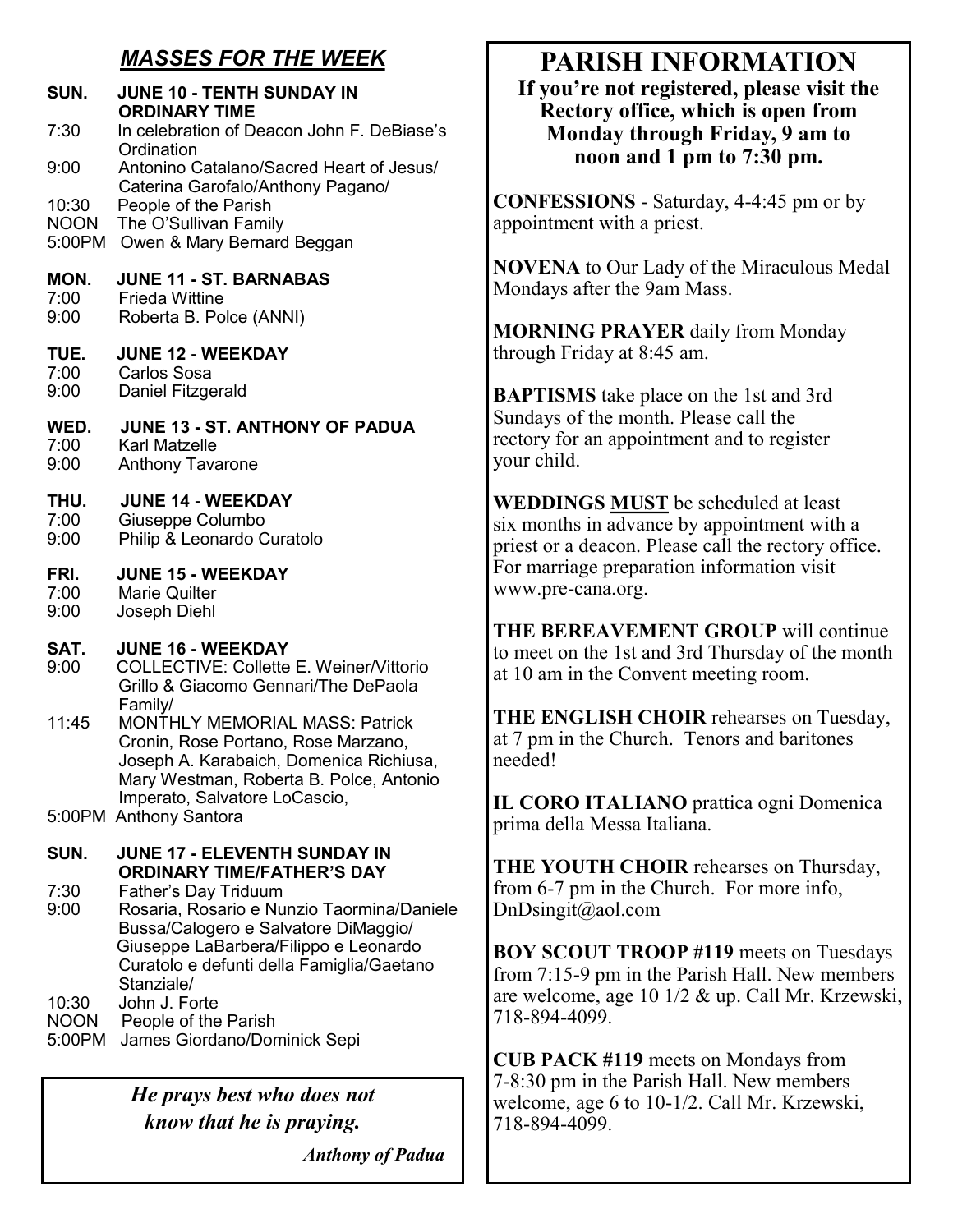# PLEASE PRAY FOR OUR SICK

Karen Guarascio, Connie Faccibene, Eileen Hinrichs, Linda Frazier, Cari Ann Falk-LoBello, Glen Falk, Ronald Frazier, John Downer, Robert Sabini, Lee Falk, Scott White, Baby McKinley Kelleher, Sean Harrison, Justin James Quirke, Elizabeth Ott, Marion Caracciola, Baby Keila Mary Champoli, The Ferrugio Family, Sandra Slattery, Richard Santangelo, Joseph Simon, James Taylor, James Leung, Dr. Joan Virostko, Alfie Poje, Margaret Cosentino, Ann Pompeo, Gloria Mojica, Larry Dumbra, Bob Marvin, Joseph O'Brien, Katie Bryzgornia, Daniel Fox, Domenica Millitello, Caterina D'Anna, Evelyn Mojica, Immaculate Marge D'Elia, Carol Arevalo, Jim O'Driscoll, Victoria Lippolis, Mary Rigovich, Matteo Sabini, Charles Schaaf, Alvaro Andres Gonzalez, Luis Sanchez, Mary Westman, Billy Gillespie, Salvatore Locascio, George McGarry, Cathie Greulich, Anthony Bruno Charles G. Krzewski, John Wert, Joseph Stubbs,

*The names will remain for 3 months, please call 718-326-1911 and ask for continued prayers.*

## **Prayer Requests**

**Pray for vocations to the Priesthood and Religious Life. Please pray for our men and women from our Parish serving in the defense of our country: Lt. Col. Thomas Frohnhoefer Sgt. Robert A. Domenici** 



#### *WE RECALL OUR BELOVED DECEASED*

*Especially, Carol Ann Coogan, Hilda Iglhaut, May they rest in Christ's Peace!*

# *MEMORIALS*

# *WINE & HOST THIS WEEK*

*are offered in memory of Augustine DeSimone at the request of Sue and Frank Fischetti.* 



*Please remember to use your Father's Day envelopes to remember Dad in three Masses. Extra envelopes are in Church.*

# **TODAY'S READINGS**

*Tenth Sunday in Ordinary Time*  Gn 3:9-15; Ps 130: 1-2, 3-4, 5-6, 7-8; 2 Cor 4:13-5:1; Mk 3:20-35

# **READINGS FOR THE WEEK**

Monday: Act 11:21b-26; 3:1-3; Ps 98:1, 2-3ab, 3cd-4, 5-6; Mt  $5:1-12$ 

Tuesday: 1 Kgs 17:7-16; Ps 4:2-3, 4-5, 7b-8; Mt 5:13-16

Wednesday: 1 Kgs 18:20-39; Ps 16:1b-2ab 4, 5ab & 8, 11; Mt 5:17-19

Thursday: 1 Kgs 18:41-46; Ps 65:10, ll, 12-13; Mt 5:20-26

Friday: 1 Kgs. 19:9a, 11-16; Ps 27: 7-8a, 8b-9abc, 13-14; Mt 5:27-32

Saturday: 1 Kgs 19:19-21; Ps 16:1b-2a & 5, 7-8, 9-10; Mt 5:33-37

Sunday: Ez 17:22-24; Ps 92:2-3, 13-14 15-16; 2 Cor 5:6-10; Mk 4:26-34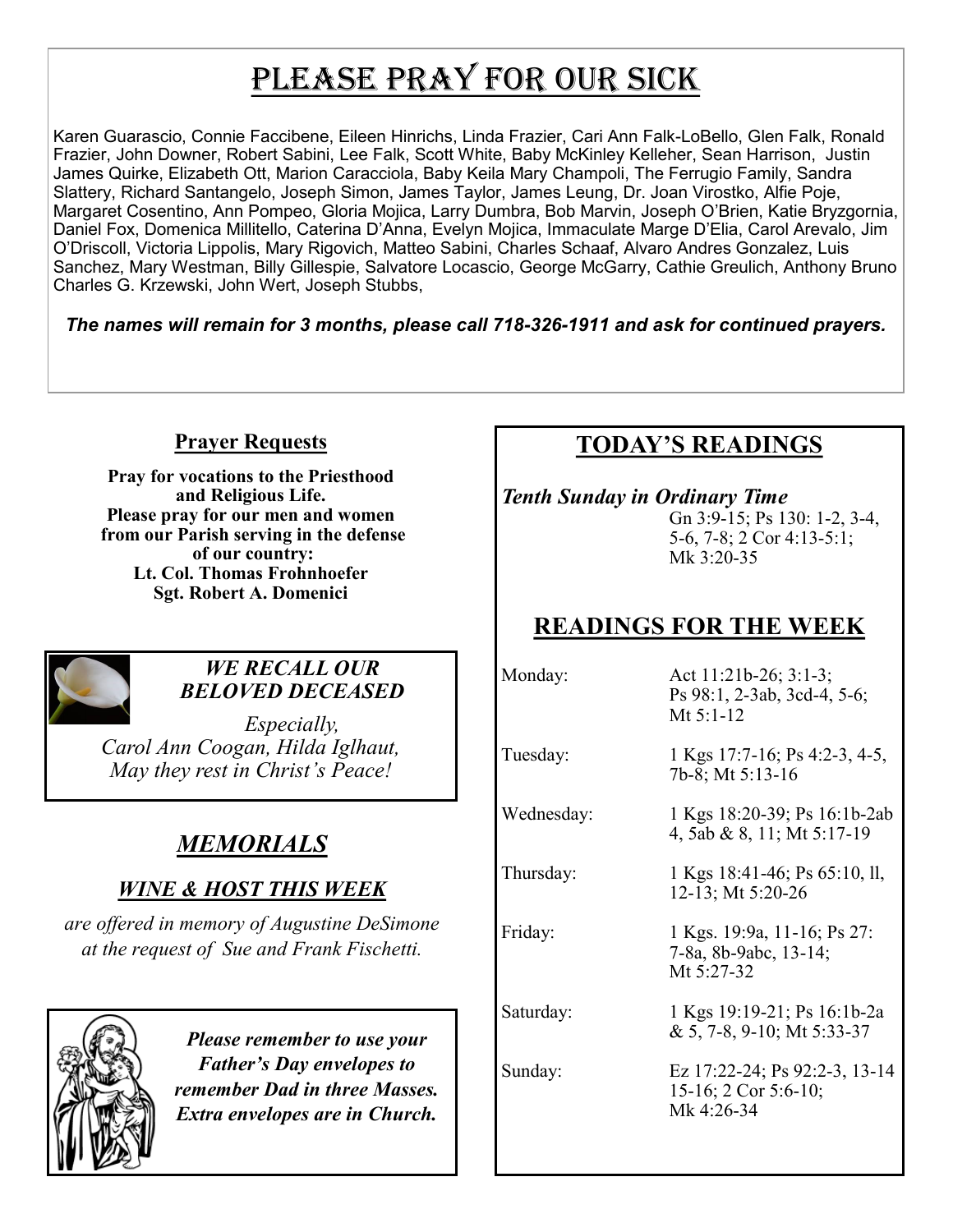## **ANNUAL CATHOLIC APPEAL**

 Thanks to the **171 families** who have contributed so far toward the *2018 Annual Catholic Appeal*! We are now at **\$49,584** in pledges, which is **71.5%** of our Parish goal of **\$69,365.**

 *Over 900 families have yet to respond, though.*  Whether your gift is large or small, *every family's donation helps* continue the mission of the Church locally as well as throughout the Diocese, and every dollar collected over goal comes back to the Parish.

 We need you to be part of this important campaign. Please be as generous as you can and use the enrollment forms found in church, if you have not done so already. You will have until the end of the year to complete your pledge payments.

#### **CATHOLIC CHARITIES MOBILE OUTREACH TEAM**

 The team provides in home comprehensive case management services, including outreach/crises services, supportive counseling, advocacy, linkage to communitybased home care, and legal and mental health services, to individuals ages five and older in Queens neighborhoods.

> **Mobile Outreach** Team is located at 67-29 Myrtle Ave., Glendale, NY 11385. For information call **718-456-7001.**  *Funded by the NYC Dept. of Mental Health, Retardation and Alcoholism Services.*

#### **PARISH REGISTRATION**

 Very often, people come to the Rectory asking for a certificate or letter attesting to their being active members of our Parish. That's hard for us to do, if there is no record of their being registered.

 All families worshiping here at St. Margaret's are encouraged to register with the Rectory Offices. All you have to do is complete the following information and drop it into the collection basket. We'll take it from there.

| Name:    |                            |
|----------|----------------------------|
| Address: |                            |
|          |                            |
| Phone #: | $\sqrt{2}$<br>$\mathbf{r}$ |

# *MAGGIE'S LITTLE THEATER*

presents



Music by Mitch Leigh \* Lyrics by Joe Darion \* Book by Dale Wasserman

MUSIC DIRECTOR CHOREGRAPHER  **Paul L. Johnson Jonathan Mora**

DIRECTOR **Bill Logan** St. Margaret Parish Hall 66-05 79th Place, Middle Village NY

#### **PERFORMANCE DATES**

**Sat., June 30 at 8:00pm Fri., July 13 & Sat., July 14 at 8:00pm MATINEES AT 2:30PM Sun., July 1 & July 8, Sat., July 7**

Tickets: Adults \$20, Seniors 65+ \$17, Children (under 12) \$17 **For tickets call 917-579-5389 or visit www.MaggiesLittleTheater.org TICKETS ARE NOW ON SALE**

*"Man of LaMancha" is produced by arrangements with Tams-Witmark Music Library, Inc.*

#### **BLOOD DRIVE UPDATE**

 **MANY THANKS** from the **New York Blood Center** to all who responded to much needed blood donations. Last Sunday's Blood Drive was a **HUGE SUCCESS!** We are happy to report that we equaled the donation record we set at the January Blood Drive: **91 units** were collected, tying the highest number ever collected at St. Margaret in a single Blood Drive!

 Very special thanks to our parish volunteers Terry Basedow and Martha Rickey, who provided service above and beyond the call of duty to make the blood donation process run so smoothly throughout the day. A job well done by all!

 **Mark your 2018 calendar - our next Blood Drives are scheduled for Sundays, August 12 and October 7.**  Hope to see you at our upcoming Blood Drives!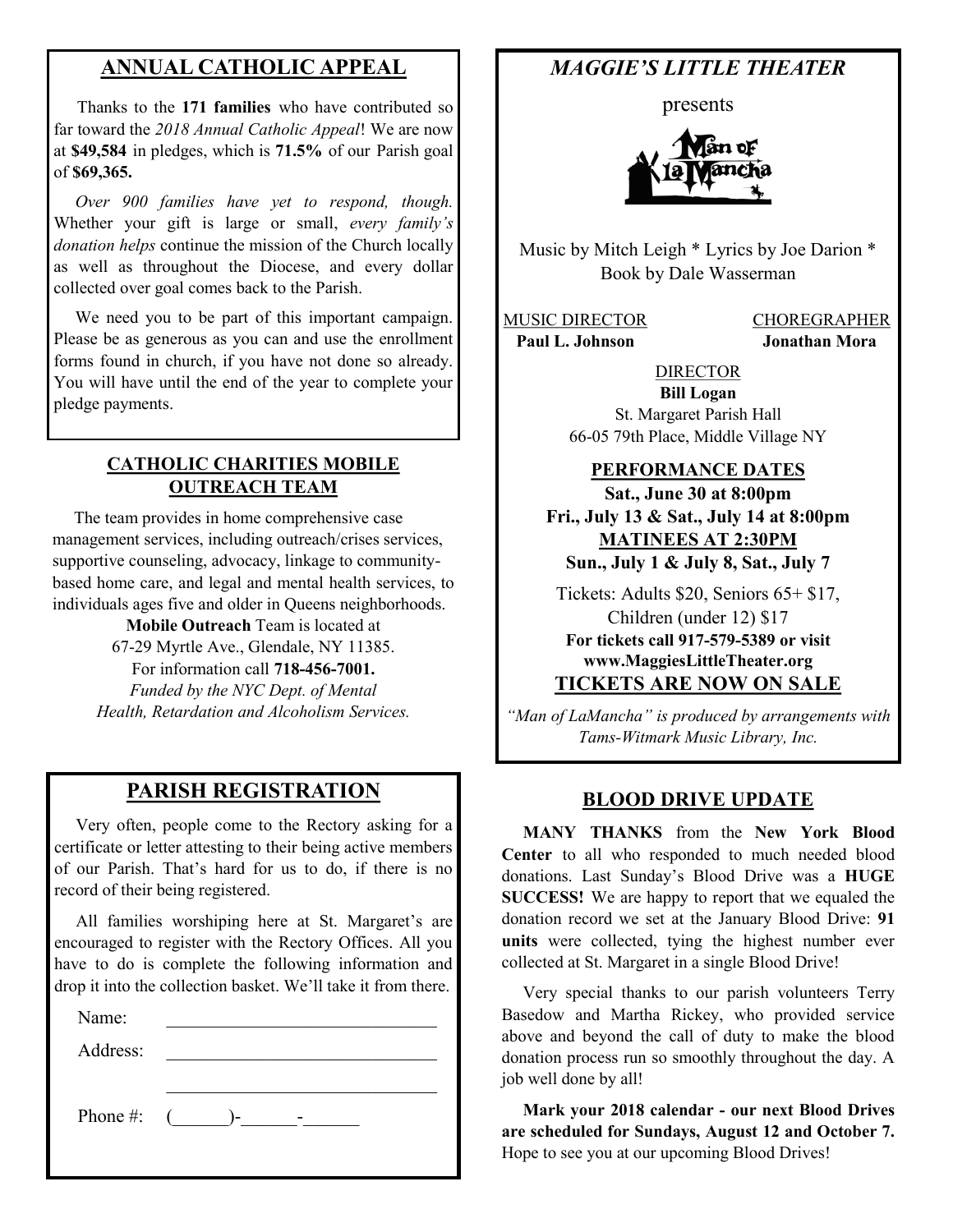

## *FROM THE ACADEMY*

Registration is ongoing; don't miss your spot in our great school! Call our office at **718-326-0922** to schedule a tour. We have many great programs to offer, including our newly added STEM lab and Repole Tech Center. Scholarships are available. Contact us for more information.

# **T.A.C.H.S. PREP. PROGRAM**

#### **St. Agnes Academic H.S.**

July 30, to August 2, and August 6, to August 9, from 9:00am to 12:00pm. \$275pp. for more info. **718-353-6276** or **www.stagneshs.org**

#### **Msgr. McClancy Memorial H.S.**

Beginning September 8th, for the first seven Saturdays. For more information contact Ms. Rocco, **718-898-3800, ext. 3.**

**Cathedral Prep Father Troike Leadership Summer Program July 5 - July 27**

for all boys entering 7th, 8th, and Freshmen year at Cathedral. For info. call **718-592-6800 ext. 137.**

## *CONGRATULATIONS*

to former St. Margaret Academy students in achieving honors from:

*The Mary Louis Academy:* **ZARA McPARTLAND, STEPHANIE MEDITZ, DEVEN NICHOLSON, NEVE NICHOLSON. STEPHANIE VULICH, SAMANTHA COVERLY, ISABELLA RUGGIERO**

> We wish all of these students continued success in their future endeavors.

## **RELIGIOUS EDUCATION REGISTRATION**

is **NOW** available either online at **www.stmargaretmv.com** or stop by the Religious Ed office at 66-25 79th Place on

**Wednesdays between 2 and 7pm.**  For any other times, you can make an appointment by calling **646-953-4044.** 

# **MEMORIALS AVAILABLE**

Many memorials for altar lamps, sanctuary lamps, and bread and wine are still available throughout the remainder of this year.

 Also, while we no longer celebrate private memorial Masses, families who wish to have an annual or "month's mind" Mass offered for a loved one can join in the memorial Mass celebrated each month for the repose of the souls of those buried from our church during the preceding month. Call the Rectory Offices to make the arrangements. The next memorial Mass will be celebrated at 11:45am Saturday, June 16.

 **The 2019 Mass Book will not be opened for a while yet, so take advantage of the remainder of the 2018 opening for Masses and Memorials.**



# **DEFENSIVE DRIVING COURSE**

 to be given in St. Margaret School Library on **SATURDAY, JUNE 16TH** from 9:00am to 3:30pm

**THE COST**: \$45.00 per person **THE BENEFITS**: 10% discount on liability and collision insurance for 3 years. Up to 4 points deducted from your driving record. **CONTACT:** Sister Bridget, **718-326-1911** for more information or to register.



**THE ST. VINCENT dePAUL FOOD PANTRY** is located at 66-25 79 Place Middle Village, NY

 **The pantry is open on WEDNESDAY AND SATURDAY from 10am to 12 Noon.**

**URGENT!** *Please continue to donate food over the summer. Our supplies are down.* **Needed:** *canned tuna, soup. fruits, beans (or dry) coffee, peanut butter and jelly, pasta. As always, thank you for your generosity.*